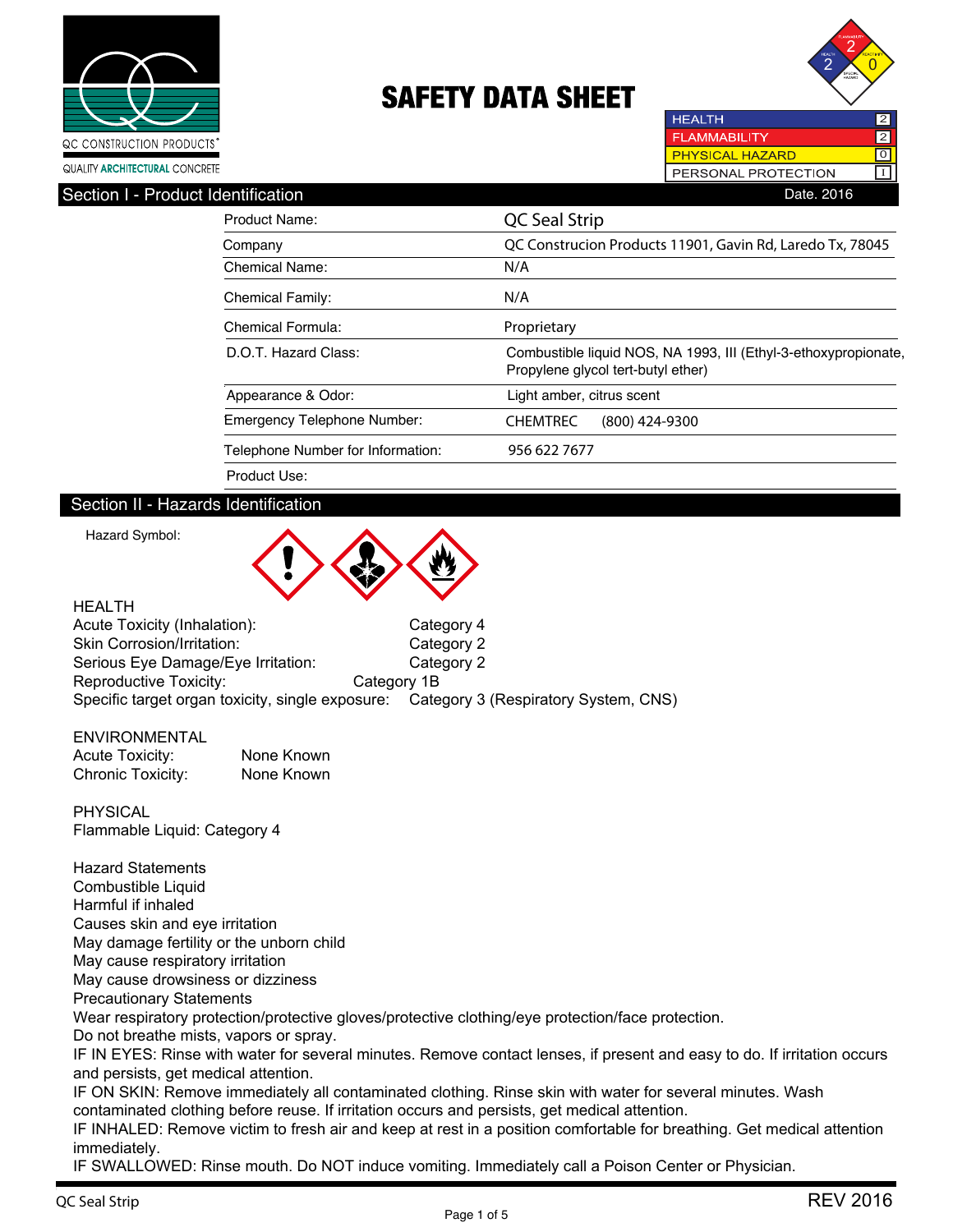#### Section III - Product Composition

| Composition                                     | <b>CAS Number</b> | Weight     |  |
|-------------------------------------------------|-------------------|------------|--|
| DIMETHYL GLUTARATE                              | 1119-40-0         | $35 - 40%$ |  |
| DIMETHYL ADIPATE                                | 627-93-0          | $10 - 15%$ |  |
| 1-METHYL-2-PYRROLIDONE                          | 872-50-4          | 15-25%     |  |
| ETHYL-3-ETHOXYPROPIONATE                        | 763-69-9          | 15-25%     |  |
| <b>LIMONENE</b>                                 | 5989-27-5         | $5 - 15%$  |  |
| NONYLPHENOL POLYETHYLENE<br><b>GLYCOL ETHER</b> | 127087-87-0       | $1 - 5%$   |  |
|                                                 |                   |            |  |

## Section IV - First Aid Measures

Eye Contact: Rinse with water for 15 minutes. Remove contact lenses, if present and easy to do. If irritation occurs and persists, get medical attention.

Skin Contact: Remove immediately all contaminated clothing. Rinse skin with water for several minutes. Wash contaminated clothing before reuse. If irritation occurs and persists, get medical attention.

Inhalation: Remove victim to fresh air and keep at rest in a position comfortable for breathing. Call a physician if you feel unwell.

Ingestion: Rinse mouth. Do NOT induce vomiting. Immediately call a Poison Center or Physician.

#### Section V - Fire Fighting Measure

| Use water spray, dry chemical, carbon dioxide or regular foam.                            |
|-------------------------------------------------------------------------------------------|
| Containers may rupture when exposed to extreme heat. Avoid contact with product.          |
|                                                                                           |
| Wear NFPA-approved self-contained breathing apparatus, helmet, hood, boots and<br>gloves. |
|                                                                                           |

#### Section VI - Accidental Release Measures

Personal precautions:

Use recommended personal protective clothing and equipment.

Environmental precautions:

Follow all Federal, State and Local regulations when storing and disposing of substances. Do not allow material to run off of work area, and material should be collected and disposed of in accordance with regulations. Keep product from entering storm drains. Consult local and federal guidelines for proper disposal of these materials.

General: Eliminate all ignition sources in the immediate area. Use clean non-sparking tools for spill cleanup. - For small amounts of released material: Absorb or cover with inert absorbent, sand or dry earth. Transfer to a metal or HDPE container for disposal. - For large amounts of released material: Dike around spilled material with absorbent to contain. Absorb or cover with inert absorbent, sand or dry earth. Transfer to a metal or HDPE container for disposal.

### Section VII - Handling and Storage

Handling:

General advice - No specific measures are necessary provided product and recommended protective clothing/equipment are used correctly. Do not generate and breathe mists, vapors or fine spray. Do not mix with other chemicals. This is a commercial product, not intended for home use. Keep out of reach of children.

Storage:

General advice - Protect against physical damage. Store in a cool, well ventilated area.

Shelf Life:

12 months minimum

### Section VIII - Exposure Controls / Personal Protection

Personal Protective Equipment

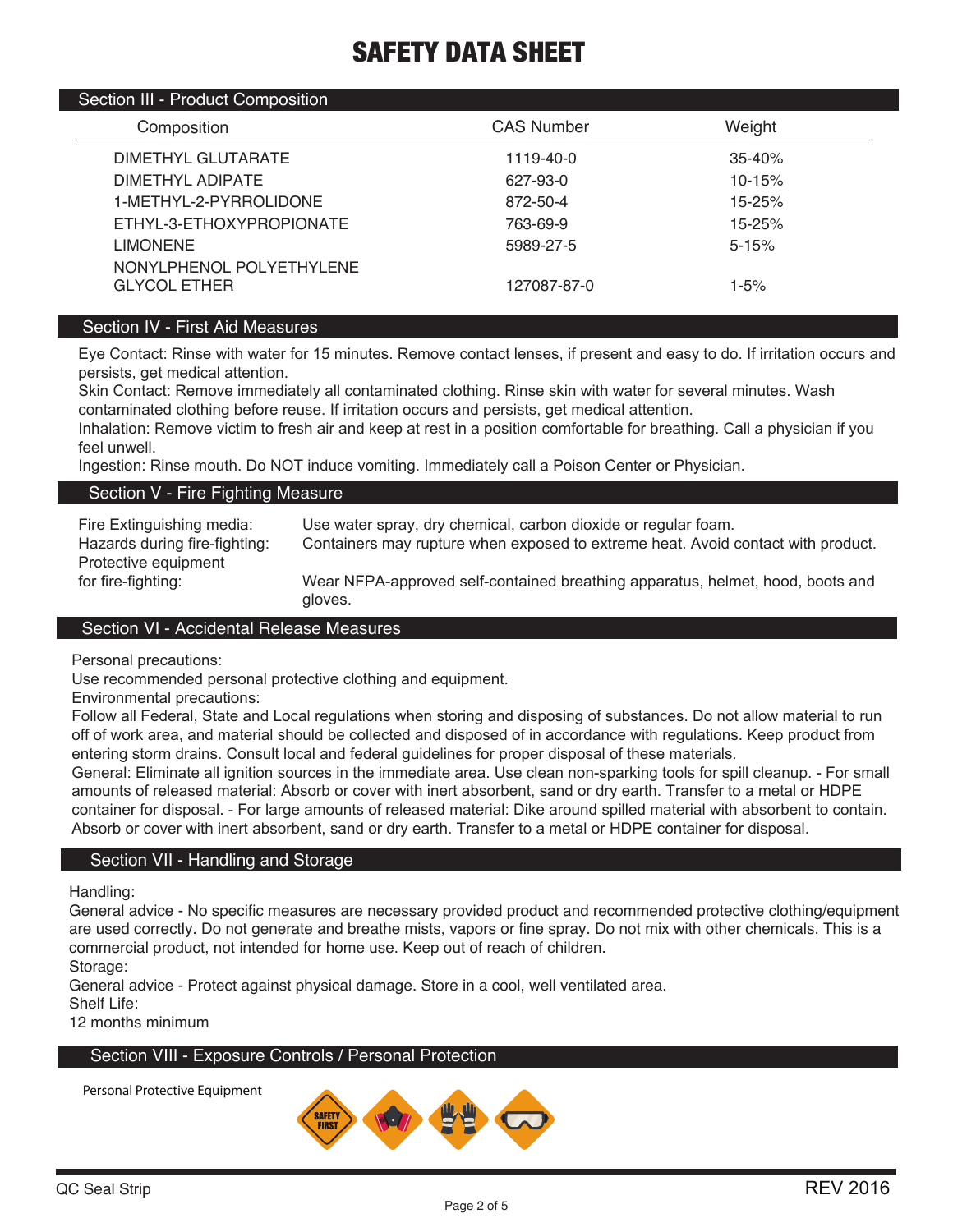### Section VIII - Exposure Controls / Personal Protection

Advice on system design:

Provide local exhaust ventilation to control vapors for published exposure limits.

Personal protective equipment (HMIS rating 'I'):

Eye protection: Wear safety glasses with side shields or safety goggles to prevent exposure or full face shield if splash hazard exists.

Skin protection: Chemical-resistant gloves. Wear appropriate protective clothing to prevent possible skin contact. Respiratory protection: Use proper NIOSH-OSHA respirator fitted with proper cartridges if ventilation is inadequate or exposure limits are exceeded. Do not generate or breathe mists, vapors or spray.

General safety and hygiene measures: Exercise stringent hygiene practices to minimize exposure. If contact occurs, wash any body part with soap and water immediately. Wash hands after use, and before eating, drinking or smoking. Other protective measures:

Nearby running water on the job site is necessary, should an accident occur.

Exposure Guidelines:

ACGIH TLV: 50 ppm (763-69-9), 100 ppm (872-50-4)

STEL: Not Established

OSHA PEL: 50 ppm (763-69-9)

#### Section IX - Physical and Chemical Properties

| Appearance:<br>Odor:<br>pH value:    | Light Amber Liguid<br>Citrus<br>N/A        | Flash Point:<br>Upper/Lower Flammability Limits:<br>Relative Density(water): | $165^{\circ}$ F C.O.C.<br>No information available<br>1.00 |
|--------------------------------------|--------------------------------------------|------------------------------------------------------------------------------|------------------------------------------------------------|
| Specific gravity:<br>Solidification  | $1.00$ (H <sub>2O</sub> = 1)               | Auto-Ignition Temperature:                                                   | No information available                                   |
| temperature:                         | No information available                   | Decomposition temperature:                                                   | No information available                                   |
| Freezing/Melting point:              | N/A                                        | <b>Partition Coefficient</b>                                                 | No information available                                   |
| Boiling point:                       | N/A                                        | Odor Threshold                                                               | No information available                                   |
| Vapor density:                       | No information available                   | Viscosity:                                                                   | $< 10$ cps.                                                |
| Vapor pressure:                      | No information available                   | <b>Partition Coefficient</b>                                                 | No information available                                   |
| Evaporation Rate:<br>Regulatory VOC: | No information available<br><50% by weight | Solubility in water:                                                         | Miscible                                                   |

## Section X - Reactivity / Estability

 **Conditions to avoid:** Excessive heat or flame.

**Substances to avoid:** Acids, alkalies, oxidizers, water

**Hazardous reactions:** Product is stable under normal conditions of use and storage.

**Decomposition or By-products:** In fire conditions: carbon monoxide (CO), carbon dioxide (CO2), nitric oxides (NOx)

### Section XI - Toxicological Information

Acute Toxicity (Symptoms):

Oral: Ingestion may cause pain, nausea, vomiting, and diarrhea.

Eye irritation: Irritation, redness, tearing and swelling. May cause temporary corneal injury.

Skin irritation: irritation, redness, itching and swelling.

Inhalation: Inhalation of vapors may cause irritation to the respiratory tract.

Sensitization: Skin: N/A. Respiratory: N/A

Numerical Measures of Toxicity:

Calculated Acute Toxicity Estimates (ATE) based on available information.

ATEmix (inhalation): 12.0 mg/l

Reproductive Toxicity: This product contains 1-Methyl-2-Pyrrolidone which is a presumed human reproductive toxicant. Its use could potentially affect fertility or the development of unborn children.

Target Organ Effects - Single Exposure: (Respiratory System): May cause respiratory irritation. (CNS): Overexposure may cause drowsiness or dizziness.

Carcinogenicity - No carcinogenic substances as defined by ACGIH, IARC, NTP and/or OSHA.

## Section XII - Ecological Information

Biodegradation: Test method: Unspecified Analysis method: Unspecified Degree of elimination: Expected to readily biodegrade.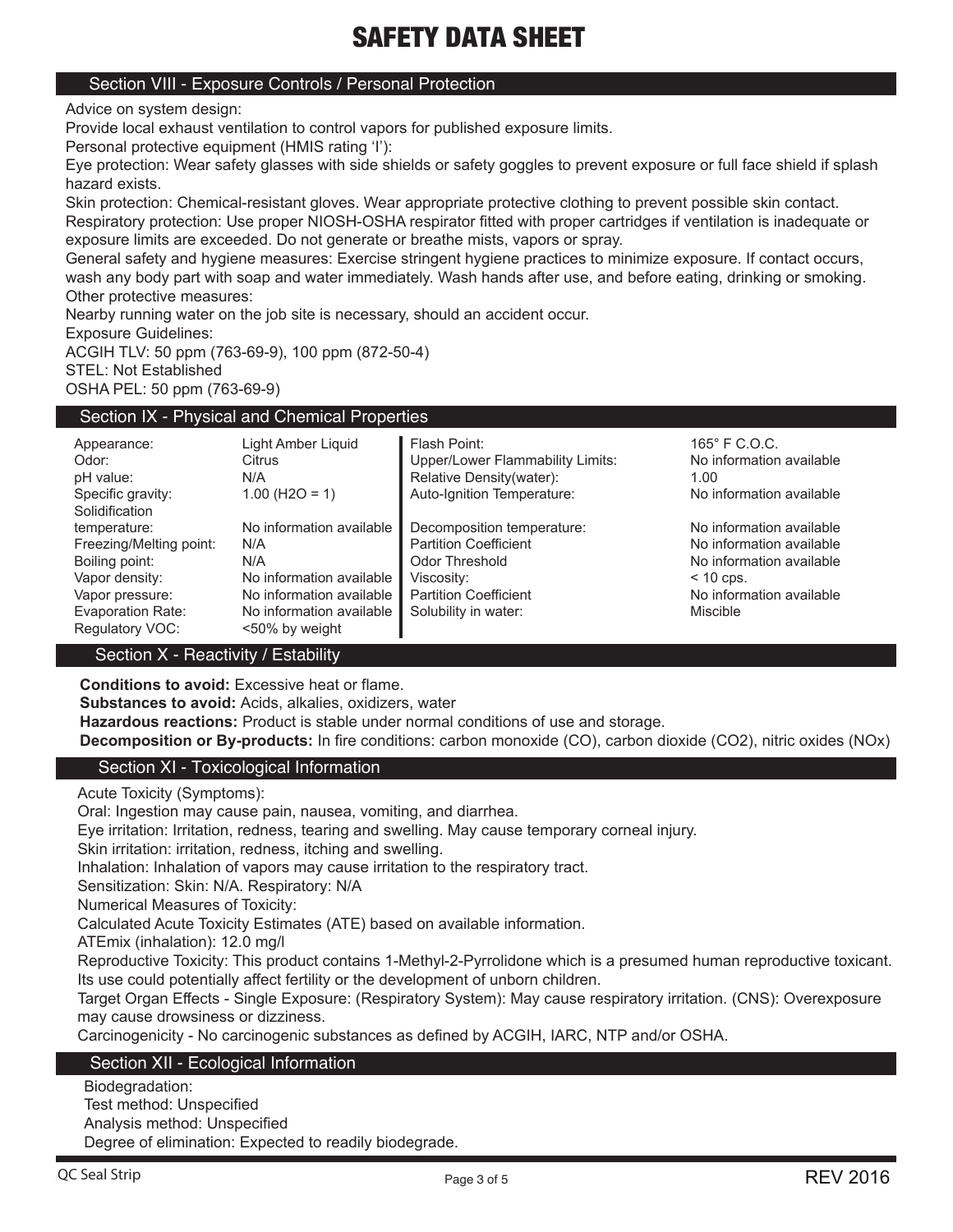## Section XII - Ecological Information

Environmental toxicity: Acute and prolonged toxicity to fish: Not available Toxicity to microorganisms: Not available Other ecotoxicological information: Not available

#### Section XIII - Disposal Considerations

Waste disposal of substance: Dispose of in accordance with all Federal, State and Local regulations when storing and disposing of substances. It is the waste generator's responsibility to determine if a particular waste is hazardous under RCRA (EPA regulations for hazardous waste).

Container disposal: Dispose of in a licensed facility in accordance with local regulations. RCRA: Unspecified.

#### Section XIV - Transportation / Shipping Data

DOT:

UN/NA ID No: NA1993 Proper Shipping Name: COMBUSTIBLE LIQUID, N.O.S. (CONTAINS ETHYL -3-ETHOXYPROPIONATE, TERPENE HYDROCARBONS) Hazard Class: 3 Packing Group: III

#### Section XV - Regulatory Information

Federal Regulations:

Registration status: SARA hazard category (EPCRA 311/312): Chronic health hazard

TSCA, US:  $\overline{A}$  all components are listed or exempt.<br>azard category (EPCRA 311/312): Acute health hazard

SARA TITLE III, SECTION 313: CAS Number: Chemical Name: 822-06-0 1-Methyl-2-Pyrrolidone

State Regulations:

Chemicals known to the State of California to cause birth defects or other reproductive harm. CAS Number: Chemical Name: 822-06-0 1-Methyl-2-Pyrrolidone